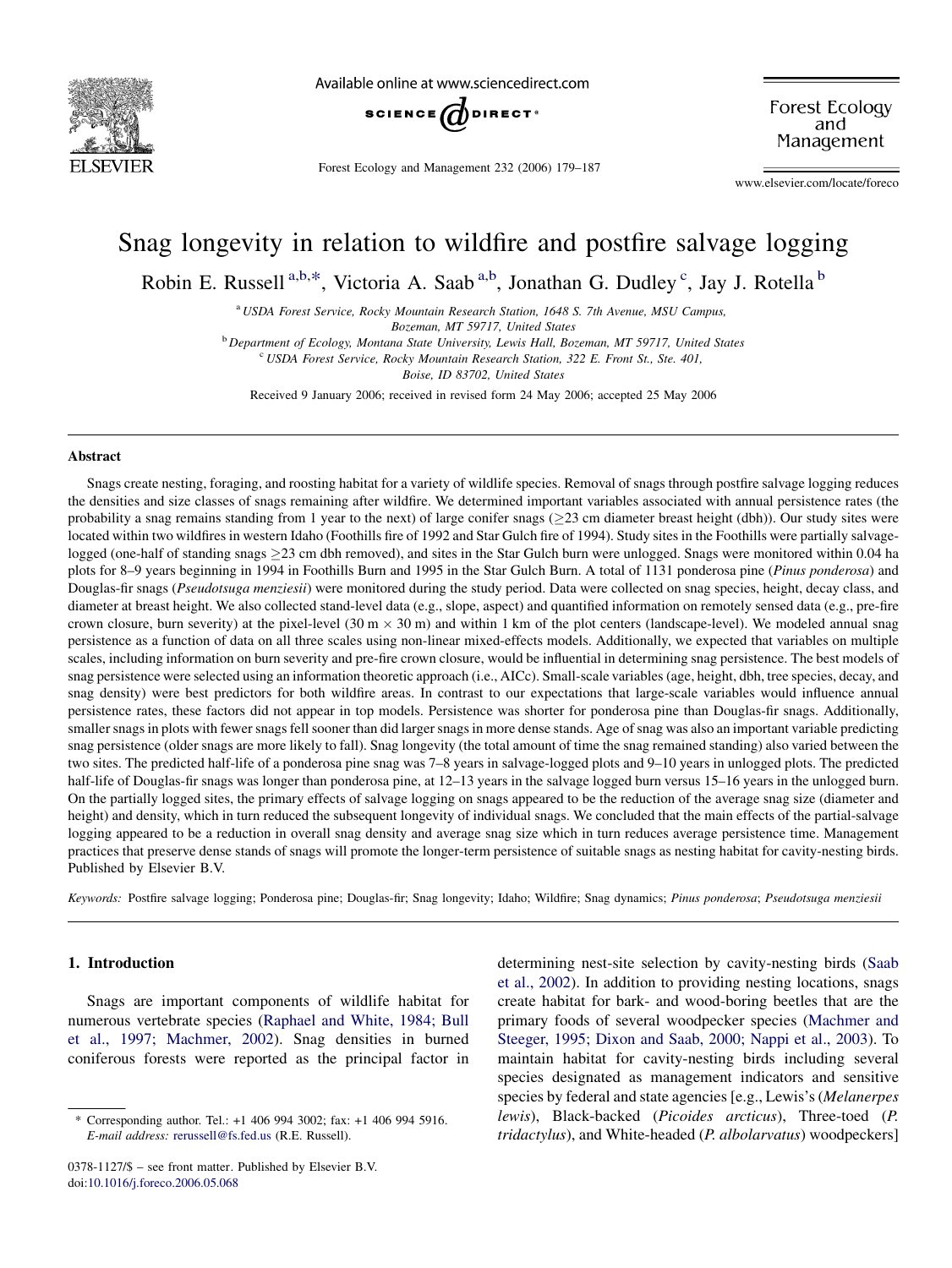([USDA Forest Service, 2004](#page-8-0)), it is important to identify key variables affecting the retention of snags.

Wildfire is a natural component of ponderosa pine forests in the Rocky Mountain region, and fire creates large areas of snags suitable as habitat for cavity-nesting birds [\(Everett et al., 1999;](#page-7-0) [Schoennagel et al., 2004; Saab et al., 2005\)](#page-7-0). The frequency, size, and severity of wildfires in the western United States has increased in recent years ([Beschta et al., 2004; DellaSala et al.,](#page-7-0) [2004; Saab and Powell, 2005\)](#page-7-0) and has lead to increased opportunities for postfire salvage logging. By influencing the density and available size classes of snags, salvage logging has been shown to affect nest-site selection by cavity-nesting birds ([Saab and Dudley, 1998; Haggard and Gaines, 2001](#page-8-0)). For example, partially salvage-logged wildfires in Idaho contain fewer Black-backed Woodpecker nests but more Lewis's Woodpecker nests than unlogged areas ([Saab et al., 2002,](#page-8-0) [2004\)](#page-8-0). Despite documented effects of salvage logging on understory vegetation, densities and diameters of snags, plant community composition, and volume of coarse downed wood ([Stuart et al., 1993; Purdon et al., 2004; Hanson and Stuart,](#page-8-0) [2005\)](#page-8-0), no studies have investigated the effects of postfire salvage logging on snag longevity.

Current models of snag dynamics designed to assist land managers in maintaining wildlife habitat include the snag recruitment simulator (SRS; [Marcot, 1992](#page-8-0)), snag dynamics projection model (SDPM; [McComb and Ohmann, 1996](#page-8-0)), and Table Interpolation Program for Stand Yields (forest vegetation simulator; TIPSY; [Stone, 1996\)](#page-8-0). These models rely on information regarding snag longevity to estimate how land management practices will affect the availability of snags for wildlife ([Garber et al., 2005\)](#page-7-0). Previous research on snag longevity has identified tree species, tree size, decay stage, crown scorch, and stand density as important factors determining snag longevity ([Bull, 1983; Morrison and Raphael, 1993; Everett](#page-7-0) [et al., 1999; Garber et al., 2005\)](#page-7-0). For example, [Everett et al.](#page-7-0) [\(1999\)](#page-7-0) concluded that Douglas-fir snags in smaller size classes (<23 cm dbh) generally fell sooner than did similar-sized, thinbarked species such as lodgepole pine (Pinus contorta). Large diameter Douglas-fir snags (>41 cm), however, remained standing longer than others of comparable size. Many studies have found that larger diameter snags remain standing longer ([Bull, 1983; Morrison and Raphael, 1993; Harrington, 1996;](#page-7-0) [Ganey and Vojta, 2005\)](#page-7-0). Some studies have found decreased longevity for snags in high density stands ([Garber et al., 2005;](#page-7-0) [Ganey and Vojta, 2005\)](#page-7-0), whereas others found no relationship with snag density [\(Lee, 1998](#page-8-0)). In contrast, [Chambers and Mast](#page-7-0) [\(2005\)](#page-7-0) reported that longevity increased with increasing basal area of live and dead trees in the 1 ha surrounding the plot. Additional factors such as soil erosion [\(Meaghan and Kidd, 1972;](#page-8-0) [McIver and Starr, 2001; Beschta et al., 2004](#page-8-0)) and increased susceptibility of windthrow with the creation of forest openings associated with timber harvest, may influence longevity of snags after postfire salvage logging.

Characteristics of landscapes surrounding snags may be important predictors of snag longevity and density, yet we lack information on the influence of these multi-scale factors. For example, immediately following wildfire burn severity and prefire crown closure (estimated from satellite imagery) may provide an index to the densities of snags and trees in the surrounding environment. Additionally, large scale data are more useful to land managers as predictors of ecological responses because this information is more easily obtained.

In this study, we monitored Douglas-fir and ponderosa pine snags 10 years postfire (8–9 years of monitoring) after two wildfires in western Idaho to examine the influence of salvage logging and other factors on annual snag persistence and determine overall longevity of snags in both wildfires. We determined the most important factors associated with the annual persistence of snags and compared both annual persistence and overall longevity between partially salvage-logged and unlogged units within the wildfires. We tested the hypothesis that snag persistence and longevity are reduced in areas subject to postfire salvage logging. Soil disturbance, erosion, and increased susceptibility to windthrow in salvage-logged areas (e.g., [Beschta et al., 2004](#page-7-0)) may result lower persistence rates. Also, we tested the hypotheses that models of persistence containing only large scale variables (calculated from readily available remote-sensing data) would explain as much or more of the variability in the data as models containing only small-scale data (i.e. models containing only remote-sensing data and models containing only small-scale data would be within two AICc units of each other). We expected that despite the fact that large-scale variables potentially provide an index to small scale variables, it is unlikely that large-scale variables would have the predictive power of on the ground, field collected data. Lastly, we expected that larger diameter, younger snags in high density stands would stand longer, and that Douglas-fir snags would persist longer than ponderosa pine.

#### 2. Methods

## 2.1. Study site description

Snags were monitored after two adjacent wildfires in western Idaho (43°35'N, 115°42'W). A mixed-severity, standreplacing fire created the Foothills Burn (89,159 ha) in August 1992. Postfire salvage logging within the Foothills Burn removed approximately half the snags over 23 cm dbh [\(Saab](#page-8-0) [and Dudley, 1998\)](#page-8-0). The Star Gulch Burn (12,467 ha) was created by a patchy, moderate-severity fire in August 1994 and bordered the 1992 Foothills Burn on the north. Our study sites within this wildfire were unlogged. Elevation ranged from 1130 to 2300 m and the study areas with the perimeters of the burns were separated on average by 10 km [\(Saab et al., 2004\)](#page-8-0). Ponderosa pine and Douglas-fir were the most common tree species at both locations. Shrubs common in the understory and in forest openings included Artemisia tridentada, ninebark (Physocarpus malvaceus), and ceanothus (Ceanothus velutinus) [\(Johnson et al., 2000; Saab et al., 2004\)](#page-8-0).

## 2.2. Snag monitoring

Monitoring began in the Foothills Burn in 1994 and in Star Gulch during 1995. Snags were monitored through 2003,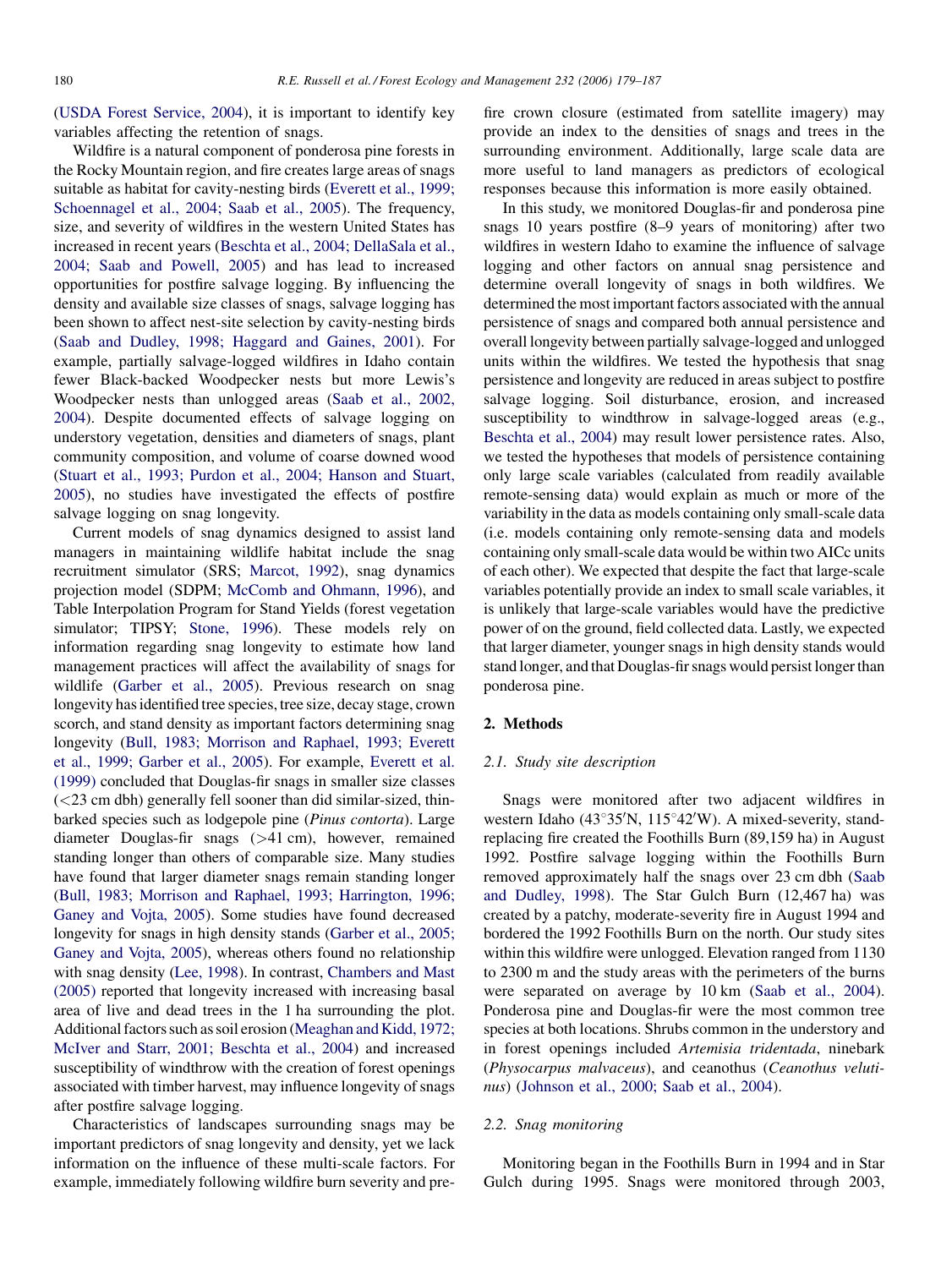<span id="page-2-0"></span>

| Table 1                                                 |  |  |
|---------------------------------------------------------|--|--|
| List of covariates included in models of snag longevity |  |  |

| Covariate                                                           | k | Description                                                                                                                                                                                                                                                                                                                                                                                                              |
|---------------------------------------------------------------------|---|--------------------------------------------------------------------------------------------------------------------------------------------------------------------------------------------------------------------------------------------------------------------------------------------------------------------------------------------------------------------------------------------------------------------------|
| Landscape variables (derived from Landsat TM data)                  |   |                                                                                                                                                                                                                                                                                                                                                                                                                          |
| PCA <sub>1</sub>                                                    |   | Burn severity                                                                                                                                                                                                                                                                                                                                                                                                            |
|                                                                     |   | Change in normalized burn ratio ( $\triangle NBR$ ) was used to classify the following severity<br>categories, unburned ( $\Delta$ NBR -500 to +99); low burn severity ( $\Delta$ NBR +100 to +269);<br>medium to high burn severity ( $\triangle$ NBR +270 to 1300) (Key and Benson, 2005). The percentage<br>of burn severity categories was quantified within a 1 km radius of plot centers<br>Pre-fire crown closure |
|                                                                     |   | Pre-fire crown closure was classified into the following categories, low crown closure $(0-40\%)$ ,<br>moderate crown closure $(40-70\%)$ , high crown closure $(70-100\%)$ . The percentage of<br>each crown closure category was quantified within a 1 km radius of plot centers                                                                                                                                       |
| Pixel-level variables (derived from Landsat TM data)                |   |                                                                                                                                                                                                                                                                                                                                                                                                                          |
| Pre-fire crown closure                                              |   | Pre-fire crown closure classified at the pixel level for the central plot as $0-40\%$ , $40-70\%$ ,<br>70–100% at focal locations                                                                                                                                                                                                                                                                                        |
| $\triangle NBR$ (burn severity)                                     |   | Change in normalized burn ratio, before and after fire. An index of burn severity                                                                                                                                                                                                                                                                                                                                        |
| Plot-level variables (measurements in circular 11.3-m radius plots) |   |                                                                                                                                                                                                                                                                                                                                                                                                                          |
| Snag numbers                                                        |   | Number of snags located within the plot                                                                                                                                                                                                                                                                                                                                                                                  |
| Aspect                                                              | 3 | Categorical variables representing NE, NW, SE, SW                                                                                                                                                                                                                                                                                                                                                                        |
| Slope                                                               |   | Slope calculated as a percentage                                                                                                                                                                                                                                                                                                                                                                                         |
| Individual-tree variables                                           |   |                                                                                                                                                                                                                                                                                                                                                                                                                          |
| Tree diameter                                                       |   | Diameter at breast height (dbh) in centimeters                                                                                                                                                                                                                                                                                                                                                                           |
| Tree decay                                                          |   | Decay class $(0-5;$ Cline et al., 1980) $(0 =$ live tree, $5 =$ most decayed tree)                                                                                                                                                                                                                                                                                                                                       |
| Tree height                                                         |   | Height of tree in meters                                                                                                                                                                                                                                                                                                                                                                                                 |
| Tree species                                                        |   | Species (ponderosa pine or Douglas-fir)                                                                                                                                                                                                                                                                                                                                                                                  |
| Time variable                                                       |   |                                                                                                                                                                                                                                                                                                                                                                                                                          |
| Snag age                                                            |   | Continuous, snag age (equivalent to time since fire) as a continuous variable                                                                                                                                                                                                                                                                                                                                            |

excluding 2000. Fifty-three plots were located randomly within the Foothills Burn and 29 plots were located within the smaller Star Gulch Burn. Each plot contained four 11.3-m radius circular subplots (0.04 ha). The four subplots were arranged with one central subplot surrounded by three subplots 30 m from the edge of the central subplot and situated  $120^\circ$  apart. Within each subplot, data were collected on all snags and trees at least 1.37 m height. Snags were recorded as a one if standing or a zero if it had fallen over with the root wad or broken off below breast height (1.37 m). Measurements of snags within a subplot included decay class, dbh, tree height, and tree species (Table 1). In addition, we recorded the slope and aspect, and calculated snag densities for each subplot.

#### 2.3. Remote-sensing data

Pixel-level  $(30 \text{ m} \times 30 \text{ m})$  data containing random plots included pre-fire crown closure and burn severity (Table 1). We used pixel-level information because these data are commonly available to land managers. Vegetation and burn severity were classified using Landsat Thematic Mapper (TM) images representing pre- and postfire conditions taken in September 1991 and September 1995, respectively. In addition to the 1991 pre-fire image, aerial photographs (1,16000) from July 1988 and August 1996 were used to improve accuracy and assist in the classification of pre-fire crown closure [\(Johnson et al., 2000;](#page-8-0) [Saab et al., 2002\)](#page-8-0). An assessment found that overall accuracy for the pre-fire forest crown closure map was 77.6% ([Johnson](#page-8-0) [et al., 2000](#page-8-0)). Pre-fire crown closure maps were reclassified

using a  $3 \times 3$  window, where the center pixel was assigned the value of the most frequently occurring class ([Booth and](#page-7-0) [Oldfield, 1989\)](#page-7-0). Postfire TM images do not have adequate resolution to assess snag numbers; consequently, pre-fire canopy closure was used as an index to postfire snag densities ([Johnson et al., 2000; Saab et al., 2002\)](#page-8-0). Pre-fire canopy-closure categories were (1) low,  $0-40\%$ ; (2) moderate,  $40-70\%$ ; (3) high, 70–100%.

The pre- and postfire Landsat imagery was used to quantify burn severity by calculating the change in the normalized burn ratio ( $\triangle$ NBR) between pre- and postfire conditions [\(Cocke et al.,](#page-7-0) [2005; Key and Benson, 2005](#page-7-0)). The  $\triangle$ NBR was described as a continuous variable (between  $-500$  and 1200) to classify burn severity at the 30 m  $\times$  30 m pixel. To calculate landscape-level metrics,  $\Delta$ NBR was classified into the following three categories (Table 1; [Key and Benson, 2005\)](#page-8-0): (1) unburned,  $-500$  to 99, (2) low severity, 100–269, and (3) medium-high severity, 270–1300.

Landscape-level data quantified crown closure and burn severity within 1 km of the central random plot to correspond with the home range sizes of most cavity-nesting birds that depend on snags for foraging and nesting ([Saab et al., 2004\)](#page-8-0). For landscape-level data, we used neighborhood statistics in the Spatial Analyst extension of ArcMap software [\(Environmental](#page-7-0) [Systems Research Institute, 1999–2002\)](#page-7-0) to calculate the percentage of pixels within a 1 km radius of the focal location classified as each of the three pre-fire crown closure and three burn-severity categories (unburned, low, and medium-high, see above for classification). The six variables representing burn severity and crown closure in a 1 km radius surrounding the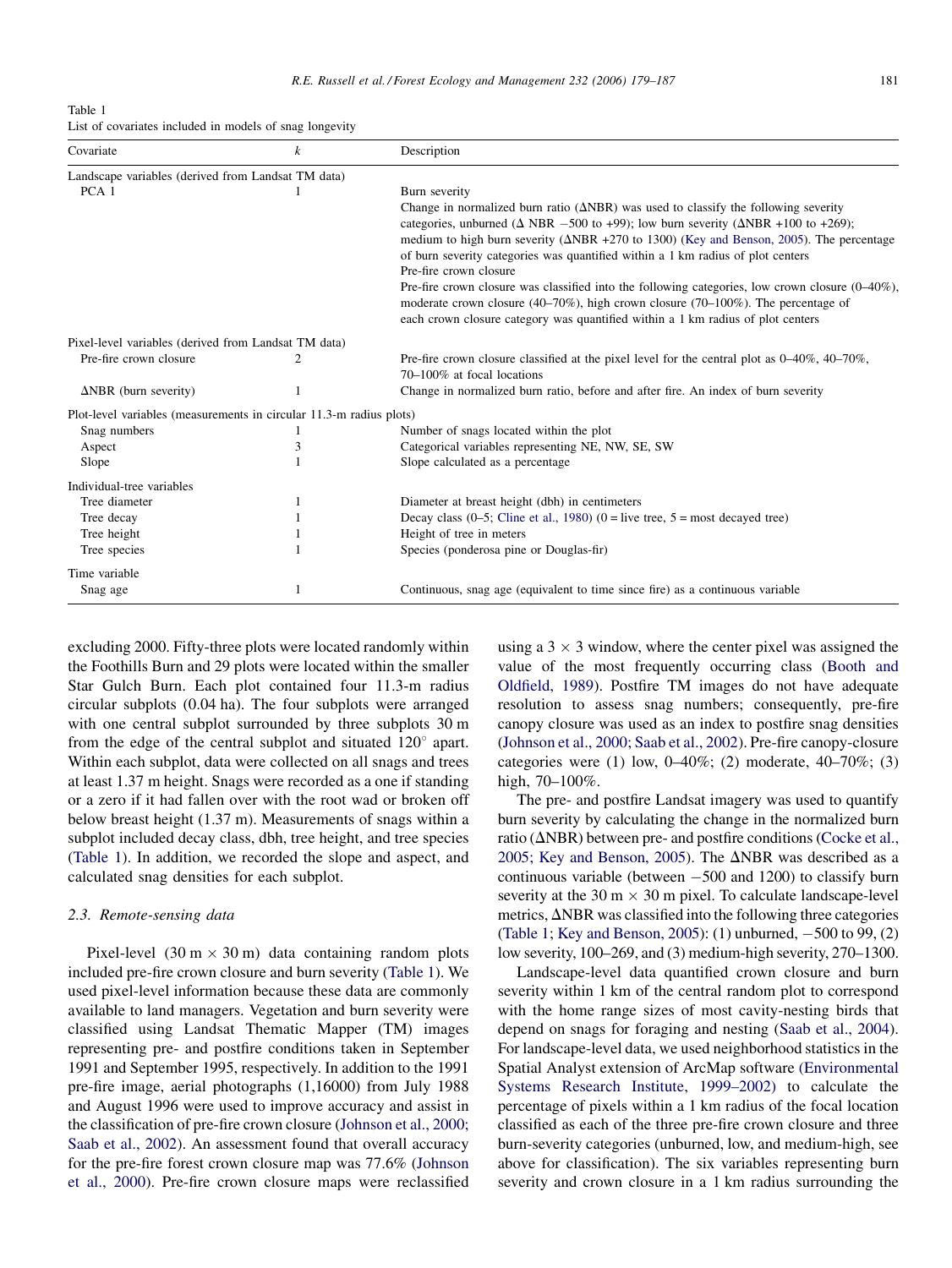center point of each plot were highly correlated. Therefore, we used principal components analysis (PCA) to create one variable from the six variables (Proc PRINCOMP, [SAS](#page-8-0) [Institute, 2002–2003a\)](#page-8-0) (Appendix A).

#### 2.4. Statistical analysis

We modeled annual persistence of ponderosa pine and Douglas-fir as a function of snag characteristics (including snag age as determined by time since fire) and the surrounding plot, pixel, and landscape variables [\(Table 1\)](#page-2-0). Few pre-fire large snags survived the wildfires (J. Dudley pers. obs.). Only 2% of live trees died during the monitoring period. These newly created snags were excluded from the snag longevity analysis and fire was assumed to be the primary cause of death. Consequently, snag age was equivalent to time since fire and because both of these factors were confounded with year, we included only snag age in our analysis. In addition to treatment effects (salvage-logged versus unlogged), several other variables were confounded by wildfire location, including burn severity (higher in Foothills), snag density and diameter (higher in Star Gulch), and composition of the tree community. For example, the composition of tree species at the two sites differed. Star Gulch was dominated by Douglas-fir (71% of monitored snags), and ponderosa pine was the most common tree in the Foothills Burn (60% of monitored snags). Therefore we conducted analyses on the two wildfires separately to avoid including long lists of interaction terms and to check for consistency in important predictive factors between the two fires. The first principal component explained 68% of the variability in the crown closure and burn severity. This axis represented high crown closure areas with high burn severity on one side of the scale and unburned areas with low crown closure on the other end of the scale. This axis was included in models of annual snag persistence as an index of burn severity and crown closure on the landscape scale [\(Table 1\)](#page-2-0).

We modeled the probability that a snag would persist from 1 year to another as a function of covariates measured at several spatial scales using Proc NLMIXED (Proc NLMIXED, [SAS](#page-8-0) [Institute, 2002–2003b\)](#page-8-0) as described by [Rotella et al. \(2004\)](#page-8-0) for survival analysis. This procedure allowed us to use likelihoodbased information-theoretic methods to evaluate a set of competing logistic regression models of the probability of snag persistence. The method was chosen because it allowed us to properly handle several key aspects of our snag data, (1) binomial response variable (standing snag or fallen snag between status checks), which was dealt with by specifying a binomial error distribution and using a logit link function in model statements; (2) unequal time intervals between some snag observations due to 1 year of missing data, which was analyzed by using programming statements within NLMIXED to iteratively do logistic regression for each year in an interval between status checks; (3) plots were a random sample of a larger population of plots and each was treated as a random effect, which incorporates potential effects of unmeasured variables on the plot. Observations of snags within the same plot may be correlated with one another, and the random effect parameter estimates the deviation from the overall mean attributable to the ''effect'' of the snag being within a particular plot (cf. [Pinheiro and Bates, 2000; Rotella et al., 2004](#page-8-0)). We used Akaike's Information criterion adjusted for small sample size  $(AIC<sub>c</sub>)$  to evaluate models [\(Burnham and Anderson,](#page-7-0) [2002](#page-7-0)).

One of the drawbacks of using this method is that currently no goodness-of-fit tests are available for large data sets (for smaller data sets see [Sturdivant et al., in press\)](#page-8-0). Therefore, we evaluated goodness-of-fit on the global model using the Hosmer and Lemeshow goodness-of-fit test ([Hosmer et al., 1997](#page-8-0)) in PROC LOGISTIC [\(SAS Institute, 2002–2003c\)](#page-8-0) by removing the random effect and data with interval lengths greater than one (approximately 10% of the data). We evaluated the goodness-of-fit of the global model and proceeded on to conducting model selection only after confirming that the model fit our data ([Burnham and Anderson, 2002; Le Cessie](#page-7-0) [and van Houwelingen, 1991; Hosmer et al., 1997\)](#page-7-0). Additionally, we calculated the overdispersion parameter ( $\hat{c}$  = Pearson's  $\chi^2$  divided by degrees of freedom; [McCullagh and Nelder,](#page-8-0) [1989\)](#page-8-0) to determine if quasi-likelihood corrections were necessary [\(Burnham and Anderson, 2002](#page-7-0)).

We evaluated 17 candidate models, including a global model containing all variables, to assess which variables most strongly relate to annual snag persistence [\(Table 2\)](#page-4-0). Interaction terms between snag diameter and decay, snag height and snag diameter, and slope and aspect were also included in these models. Interaction terms were incorporated because we expected the influence of snag diameter on snag longevity to vary as a function of decay class and height (i.e. we expected larger diameter and taller snags to stand longer). Additionally, plots with northern aspects, generally contained higher snag densities (Appendix C), and therefore snags within them should persist longer even on steep slopes and vary as a function of aspect. Data were inspected for non-linearity prior to analysis; as a result snag age, diameter, and density were log transformed to improve model fit.

To predict the probability of annual snag persistence as a function of covariates, we set the random effect to zero, i.e., the mean, and therefore predictions represent persistence probability for a ''typical'' tree, rather than for a tree from a single plot that was included in this particular study [\(Pinheiro and](#page-8-0) [Bates, 2000; Skrondall and Rabe-Hesketh, 2003\)](#page-8-0). Population means of snag diameter at breast height, decay class, and height, were calculated for each tree species in each wildfire, and subplot means of snag densities were calculated for each wildfire. We used these values to compare longevity of snags with the characteristics of (1) average ponderosa pine and (2) average Douglas-fir snags in each wildfire (see Appendix B for population means). Snag diameters (dbh) and snag densities are two variables potentially manipulated by land managers. For this reason, we compared snag persistence rates between Star Gulch and Foothills as a function of dbh and snag densities by evaluating the logistic expression over a range of values for dbh and snag density while holding other predictor variables constant. Last, we calculated cumulative longevity and snag half-life (age at which the cumulative probability of persistence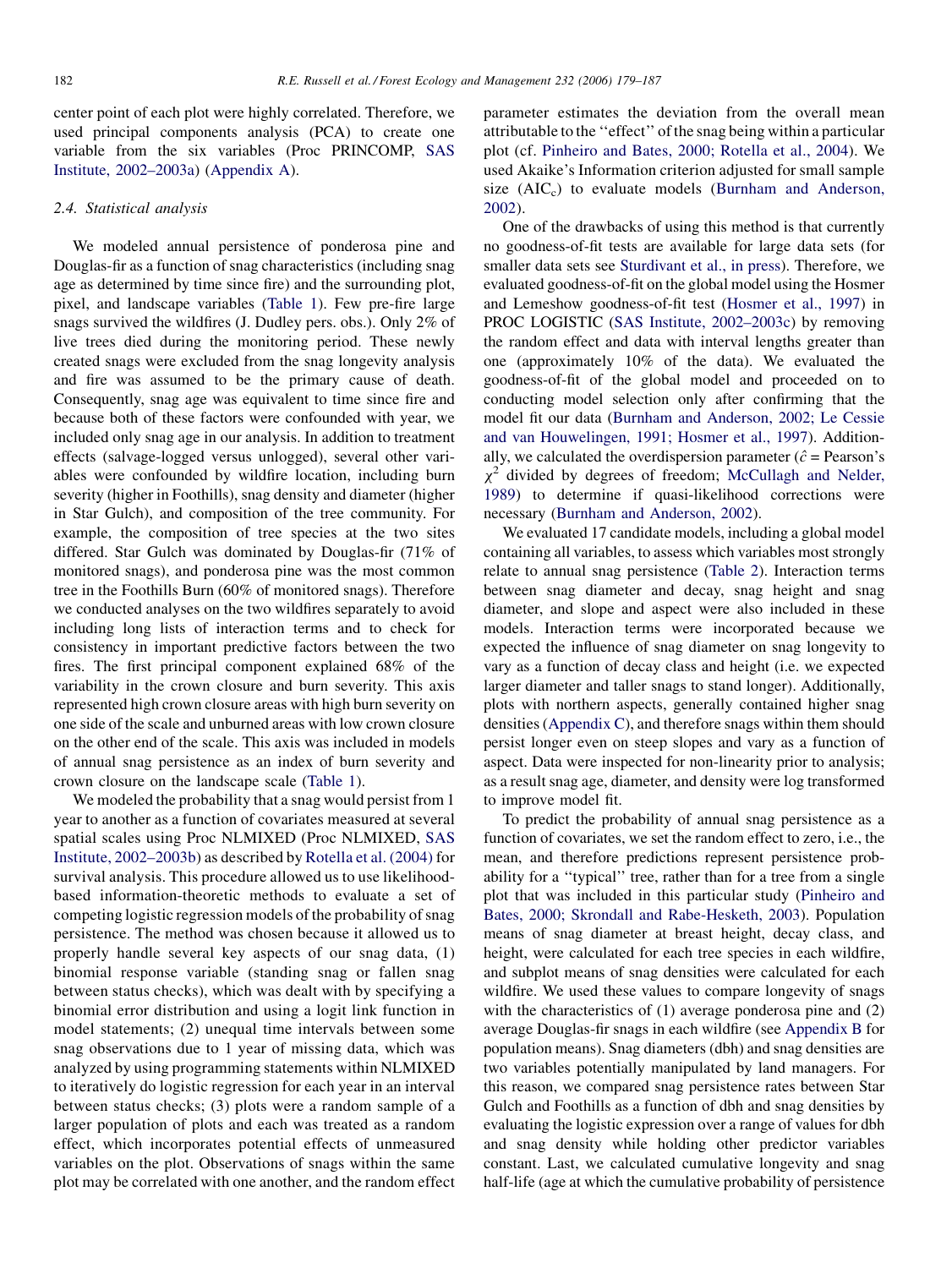<span id="page-4-0"></span>Table 2 Candidate models of snag longevity for two wildfire areas in Idaho

| Global (all variables and interactions)                                                                                                           |
|---------------------------------------------------------------------------------------------------------------------------------------------------|
| Age, NBR, crown closure, aspect, slope, snag density, decay, dbh, species, height, height $\times$ dbh, dbh $\times$ decay, aspect $\times$ slope |
| NBR, crown closure, aspect, slope, snag density, decay, dbh, species, height, height $\times$ dbh, dbh $\times$ decay, aspect $\times$ slope      |
| Age, aspect, slope, snag density, decay, dbh, species, height, height $\times$ dbh, dbh $\times$ decay, slope $\times$ aspect                     |
| Aspect, slope, snag density, decay, dbh, species, height, height $\times$ dbh, dbh $\times$ decay, aspect $\times$ slope                          |
| Age, decay, dbh, species, snag density, height, height $\times$ dbh, dbh $\times$ decay                                                           |
| Decay, dbh, species, snag density, height, height $\times$ dbh, dbh $\times$ decay                                                                |
| Age, decay, dbh, species, height, height $\times$ dbh, dbh $\times$ decay                                                                         |
| Decay, dbh, height, spp., decay $\times$ dbh, dbh $\times$ height                                                                                 |
| Age, aspect, slope, snag density, aspect $\times$ slope                                                                                           |
| Aspect, slope, snag density, aspect $\times$ slope                                                                                                |
| Age, PCA, NBR, crown closure                                                                                                                      |
| PCA, NBR, crown closure                                                                                                                           |
| Age, NBR, crown closure                                                                                                                           |
| NBR, crown closure                                                                                                                                |
| Age                                                                                                                                               |
| <b>PCA</b>                                                                                                                                        |
|                                                                                                                                                   |

See [Table 1](#page-2-0) for description of covariates.

is 0.5) for Douglas-fir and Ponderosa pine. Confidence limits on predicted annual persistence and longevity for all comparisons were estimated using the delta method [\(Seber, 1982](#page-8-0)).

### 3. Results

#### 3.1. Percentage of snags standing

We monitored 390 ponderosa pine and Douglas-fir snags in the unlogged burn, and 741 snags in the logged burn (Appendix B). A larger percentage of Douglas-fir snags than ponderosa pine snags remained standing by the end of the study in both sites (Fig. 1). At 9 years after fire,  $90\%$  ( $\pm 0.03$ ) of Douglas-fir and only 45% ( $\pm$ 0.06) of ponderosa pine snags that were standing 1-year postfire remained standing in the unlogged Star Gulch Burn. At 11 years after fire in the partially logged Foothills Burn,  $85\%$  ( $\pm 0.03$ ) of Douglas-fir and only  $25\% (\pm 0.03)$  of ponderosa pine snags that were standing 2 years postfire were still standing. Trends in percentage of snags standing by species for each year after fire were similar in the partially salvage-logged and unlogged wildfires (Fig. 1).



Fig. 1. Percentage of snags standing as a function of time since fire in two wildfire locations in Idaho. Study sites within the 1994 Star Gulch (SG) burn were unlogged and within the 1992 Foothills (FH) were partially logged. Pipo = ponderosa pine, Psme = Douglas-fir.

#### 3.2. Snag persistence models

Hosmer–Lemeshow goodness-of-fit tests indicated adequate fit for global models without random effects and with intervals greater than two ( $p = 0.15$  for Star Gulch Burn and  $p = 0.43$  for the Foothills Burn) ([Hosmer et al., 1997\)](#page-8-0). Also, deviance values (c) were less than 1.2, therefore quasi-likelihood corrections were not necessary. Results supported our prediction that variance in snag persistence was influenced by the plot in which a snag was located. There was no support for models that did not include a random plot effect ( $\Delta AIC_c \geq 25$ ). Consequently, all subsequent results pertain to models that contain a random plot effect. The best model, which included a random plot effect  $(\Delta AICc = 0)$ , estimated spatial process variance as 0.38  $(S.E. = 0.15)$  in the Foothills and as 0.44  $(S.E. = 0.31)$  in Star Gulch.

There was little model-selection uncertainty for both burns, and the covariates in the top-fitting models that were most associated with snag persistence were consistent for the salvage-logged and unlogged burns ([Table 3](#page-5-0)). Despite our observations that differences in pre-fire crown closure and aspect lead to differences in snag densities (Appendix C), neither factor appeared in top models of snag longevity. Snag age, dbh, decay class, height, and snag density, an interaction between height and diameter, an interaction between diameter and decay class, and the random effect of plot were all included in the top-fitting models [\(Tables 3 and 4\)](#page-5-0). Models containing only larger scale variables were not among the top three models for either wildfire location. Parameter estimates were negative for snag age, tree height, and the interaction with decay and diameter, and positive for diameter at breast height, decay class, snag density, and the interaction of diameter and height ([Table 4\)](#page-5-0). These results were consistent for both wildfires and indicate that small-scale variables at the level of the individual tree have the greatest effects on estimated annual persistence of snags and overall snag longevity.

Confidence limits for predicted annual persistence rates of snags with average characteristics of ponderosa pine or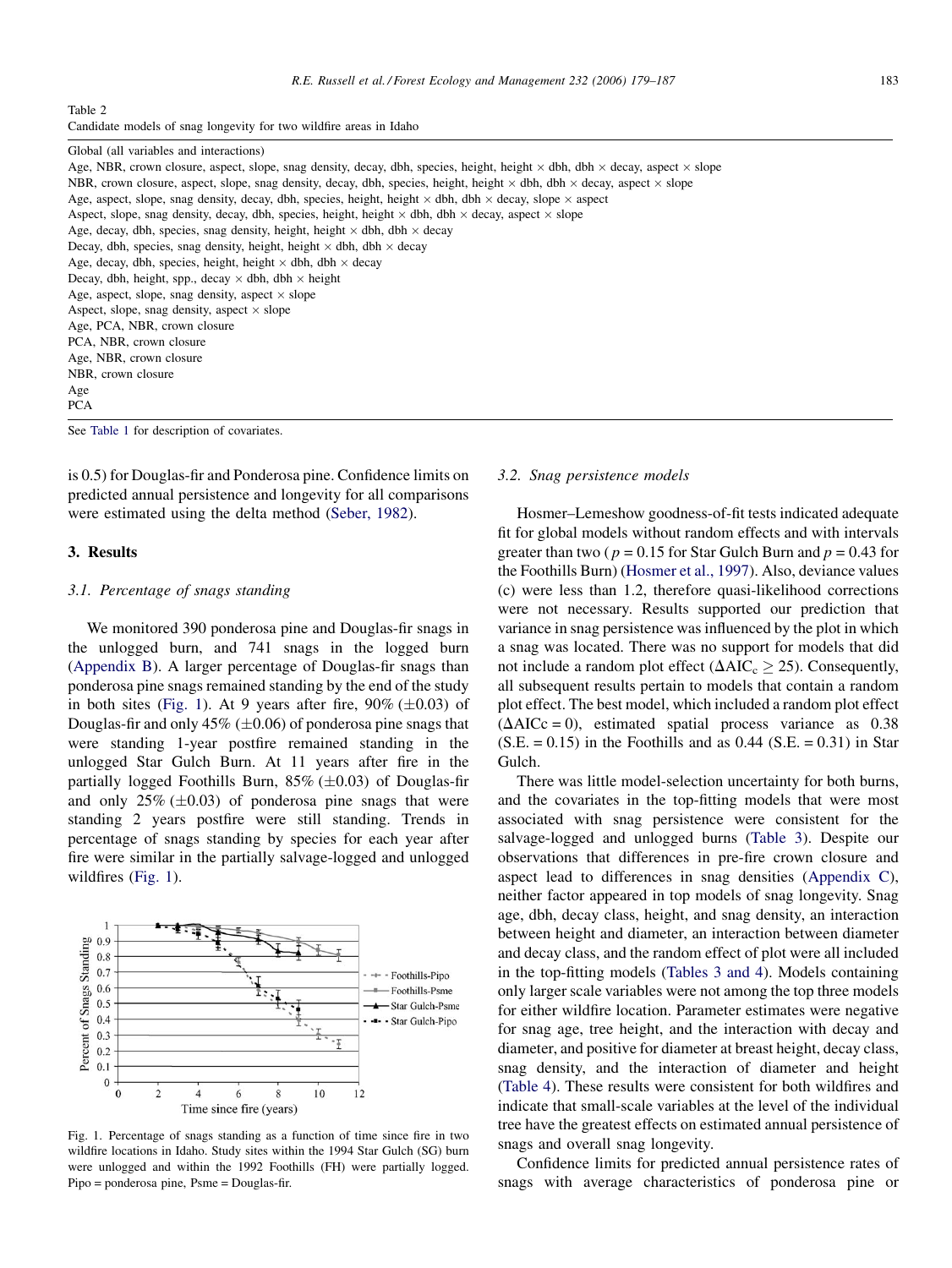<span id="page-5-0"></span>Table 3

| Model selection results based on non-linear mixed effects models of snag longevity in two wildfire areas in Idaho |  |
|-------------------------------------------------------------------------------------------------------------------|--|
|-------------------------------------------------------------------------------------------------------------------|--|

| Foothills Burn                                                                                                                                   | AICc    | K     | $\triangle$ AICc | AICc $(w_i)$ | $w_I/w_i$ |
|--------------------------------------------------------------------------------------------------------------------------------------------------|---------|-------|------------------|--------------|-----------|
| Age, height, dbh, decay class, species, snag density, height $\times$ diameter, diameter $\times$ decay                                          | 1773.95 | 10.00 | 0.00             | 0.89         | 1.00      |
| Global (all variables and interactions)                                                                                                          | 1778.60 | 18.00 | 4.65             | 0.09         | 10.23     |
| Age, height, dbh, decay class, species, aspect, slope, snag density, height $\times$ diameter,<br>diameter $\times$ decay, aspect $\times$ slope | 1781.69 | 14.00 | 7.74             | 0.02         | 47.92     |
| Star Gulch Burn                                                                                                                                  |         |       |                  |              |           |
| Age, height, dbh, decay class, species, snag density, height $\times$ diameter, diameter $\times$ decay                                          | 605.37  | 11.00 | 0.00             | 0.92         | 1.00      |
| Age, height, dbh, decay class, species, aspect, slope, snag density, height $\times$ diameter,<br>diameter $\times$ decay, aspect $\times$ slope | 610.66  | 15.00 | 5.28             | 0.07         | 13.14     |
| Global (all variables and interactions)                                                                                                          | 613.21  | 19.00 | 7.83             | 0.02         | 46.00     |

The 1992 Foothills Burn was salvage-logged. Study areas in the 1994 Star Gulch Burn were unlogged. Models are ranked from most plausible ( $\Delta AICc = 0$ ) to least plausible; k is the number of parameters. The two most plausible models and the global model are listed for each species. The ratio of Akaike weights  $(w_I/w_i)$ indicates the plausibility of the best-fitting model compared to other models. See [Table 1](#page-2-0) for explanation of variable names.

Douglas-fir in Star Gulch and Foothills, overlapped for young and old snags, but not for middle-aged snags [\(Fig. 2](#page-6-0), Appendix B). Ponderosa pine snags with average characteristics aged 4–18 years were significantly less likely to fall in the unlogged Star Gulch Burn than in the Foothills [\(Fig. 2](#page-6-0)a). Seven to 15-year-old Douglas-fir snags with average characteristics were also less likely to fall in Star Gulch than in Foothills ([Fig. 2](#page-6-0)b). Annual persistence rates were higher at both sites for Douglas-fir snags with average characteristics versus ponderosa pine with average characteristics, and this difference became statistically significant as snag age increased [\(Fig. 2\)](#page-6-0).

Predicted cumulative longevity rates varied between the two sites. The expected half-life of a ponderosa pine in the salvagelogged area was 7–8 years postfire versus 9–10 years for the unlogged area ([Fig. 3](#page-6-0)a). For Douglas-fir snags, the expected half-life was longer (12–13 years in the salvage-logged area and 15–16 years in the unlogged area) [\(Fig. 3](#page-6-0)b). Our estimates of cumulative longevity are extrapolated beyond the length of our study (10 years postfire), and therefore, should be viewed with caution.

Larger diameter snags survived longer in both burns ([Fig. 4a](#page-6-0)). However, confidence limits overlapped for salvage-logged and unlogged areas, suggesting no significant difference in predicted annual persistence for a tree with the same characteristics at each location. Confidence limits also overlapped for 50 cm dbh trees at average snag densities in the Foothills (41.3 snags/ha) and Star Gulch (62.5 snags/ha). Snags in denser stands remained standing longer as well [\(Fig. 4b](#page-6-0)). Confidence limits overlap for this comparison indicating that trees of the same species with the same decay class and dbh have similar predicted annual persistence rates in salvage logged and unlogged areas.

### 4. Discussion

Our falling rates were comparable to rates found in other studies. For example, [Bull \(1983\)](#page-7-0) observed that 11% of burned ponderosa pine snags fell within 4 years after fire in an unlogged area. In the partially logged Foothills Burn, 10% of ponderosa pine snags (that were standing 2 years after fire) had fallen by 5 years postfire, whereas in the unlogged burn, only 6% of ponderosa pine snags (that were standing 1-year postfire) had fallen by year 5 after fire. In contrast, [Chambers and Mast](#page-7-0) [\(2005\)](#page-7-0) reported that 6–14% of burned ponderosa pine snags had fallen within 3–5 years after fire on high severity, unlogged sites in Arizona. The falling rates recorded by [Chambers and Mast](#page-7-0) [\(2005\)](#page-7-0) may be faster due to differences in climate or fire severity between the Idaho and Arizona sites, or other unknown factors (e.g., differences in local insect populations).

Mean snag diameters and heights were higher in Star Gulch versus Foothills for both tree species. This was likely an effect of pre-fire site conditions and partial-salvage logging in

Table 4

Parameter estimates for best model as selected by AICc for snag longevity in two wildfire sites in Idaho

|                                | Foothills |      | Star Gulch |      |
|--------------------------------|-----------|------|------------|------|
|                                | Estimate  | S.E. | Estimate   | S.E. |
| Intercept                      | 0.04      | 2.18 | $-8.55$    | 3.31 |
| Age                            | $-6.23$   | 0.56 | $-8.83$    | 1.16 |
| Ponderosa pine vs. Douglas-fir | $-2.15$   | 0.21 | $-2.13$    | 0.30 |
| Diameter at breast height      | 5.83      | 1.58 | 12.74      | 2.45 |
| Decay class                    | 1.30      | 0.96 | 5.86       | 1.55 |
| Tree height                    | $-0.15$   | 0.08 | $-0.13$    | 0.13 |
| Snag number in plot            | 1.82      | 0.21 | 1.94       | 0.40 |
| Diameter $\times$ height       | 0.04      | 0.05 | 0.02       | 0.08 |
| Decay $\times$ diameter        | $-0.40$   | 0.70 | $-3.59$    | 1.05 |
| Random effect                  | 0.38      | 0.15 | 0.44       | 0.31 |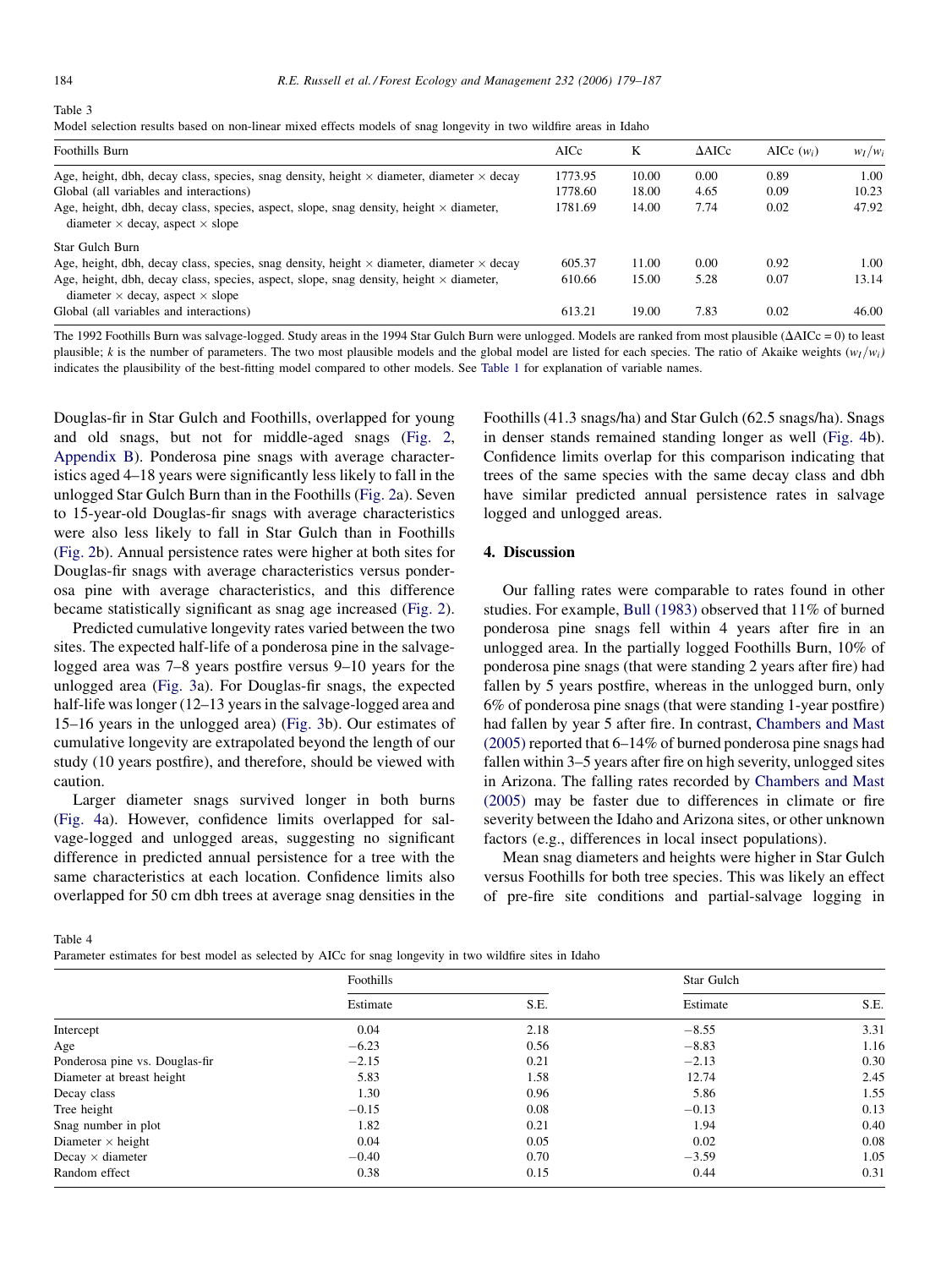<span id="page-6-0"></span>

Fig. 2. Predicted probability of annual persistence (remaining standing from age  $x - 1$  to x) as a function of age (time since fire) for a snag with the average characteristics of (a) ponderosa pine (Foothills dbh =  $29.97$ , decay class = 1.64, height = 13.88, snag densities =  $41.3$  ha<sup>-1</sup>; Star Gulch dbh = 39.47 cm, decay class = 1.68, height = 14.98, snag densities =  $62.5 \text{ ha}^{-1}$ ) and (b) Douglas-fir snags (Foothills dbh = 26.52, decay class = 1.79, height = 16.67, snag densities =  $41.3 \text{ ha}^{-1}$ ; Star Gulch dbh = 37.28 cm, decay class = 1.73, height = 18.81, snag densities =  $62.5$  ha<sup>-1</sup>) in two wildfire sites in Idaho. Solid lines indicate predicted persistence rates. Dashed lines indicated 95% confidence bands.

Foothills. Additionally, subplot snag densities were higher in Star Gulch as well. In both sites, larger snags, and snags surrounded by higher snag densities, survived longer than smaller and more exposed snags. Other studies have also found



Fig. 3. Predicted cumulative longevity (probability of remaining standing to age  $x$ ) as a function of age (time since fire) for a snag with the average characteristics of ponderosa pine and Douglas-fir snags in two wildfire sites in Idaho. Study sites within the 1994 Star Gulch (SG) burn were unlogged and within the 1992 Foothills (FH) were partially logged.



Fig. 4. Predicted probability of annual persistence (probability of remaining standing from age  $x - 1$  to x as a function of (a) diameter at breast height for a ponderosa pine snag 5 years postfire with a decay class of 2, a height of 14.5 m (the average height of ponderosa pine at the two sites), and a snag density of  $50$  ha<sup>-</sup> (average of subplots at two sites) and (b) snag density for a ponderosa pine tree with a dbh of >23 cm (a minimum diameter of interest to land managers), a decay class of 2, and a height of 14.5 m in two wildfire sites in Idaho. Solid lines indicate predicted persistence. Dashed lines indicated 95% confidence bands.

increased rates of snag persistence with increased basal areas ([Chambers and Mast, 2005](#page-7-0)), and increased diameters ([Bull,](#page-7-0) [1983; Morrison and Raphael, 1993; Harrington, 1996; Everett](#page-7-0) [et al., 1999; Garber et al., 2005](#page-7-0)).

Despite reports that salvage logging increases soil erosion and disturbance ([Meaghan and Kidd, 1972; McIver and Starr,](#page-8-0) [2001; Beschta et al., 2004\)](#page-8-0), we detected no significant differences in longevity rates for snags with the same characteristics (i.e. same species, dbh, and decay class in stands of the same density) for either species in the Foothills and Star Gulch burns (i.e. confidence limits for predicted annual persistence overlapped). Consequently, the effects of unmeasured variables associated with salvage logging on this wildfire site in Idaho appear to be minimal. However, annual and cumulative persistence rates for the average tree in the Foothills were lower than persistence rates in Star Gulch. Salvage logging activities led to smaller snags in less dense stands, which in turn shortened the persistence ability of individual snags. On our study site, an effort was made to retain about half of large ( $>$ 23 cm dbh) snags ([Saab and Dudley, 1998](#page-8-0)), which likely reduced the potential negative effects of salvage logging on overall snag longevity.

Snag recruitment occurred at a very low rate on the burned sites during the 11-year study period. Wildfire kills large numbers of snags all at one time as opposed to more gradual processes of snag recruitment, such as insects, disease, and decay. Depending on the severity of the burn and number of snags that survive the fire, the population of potential recruits is low for several years following fire. Over time, wildfire areas become unsuitable habitat for some species of cavity-nesting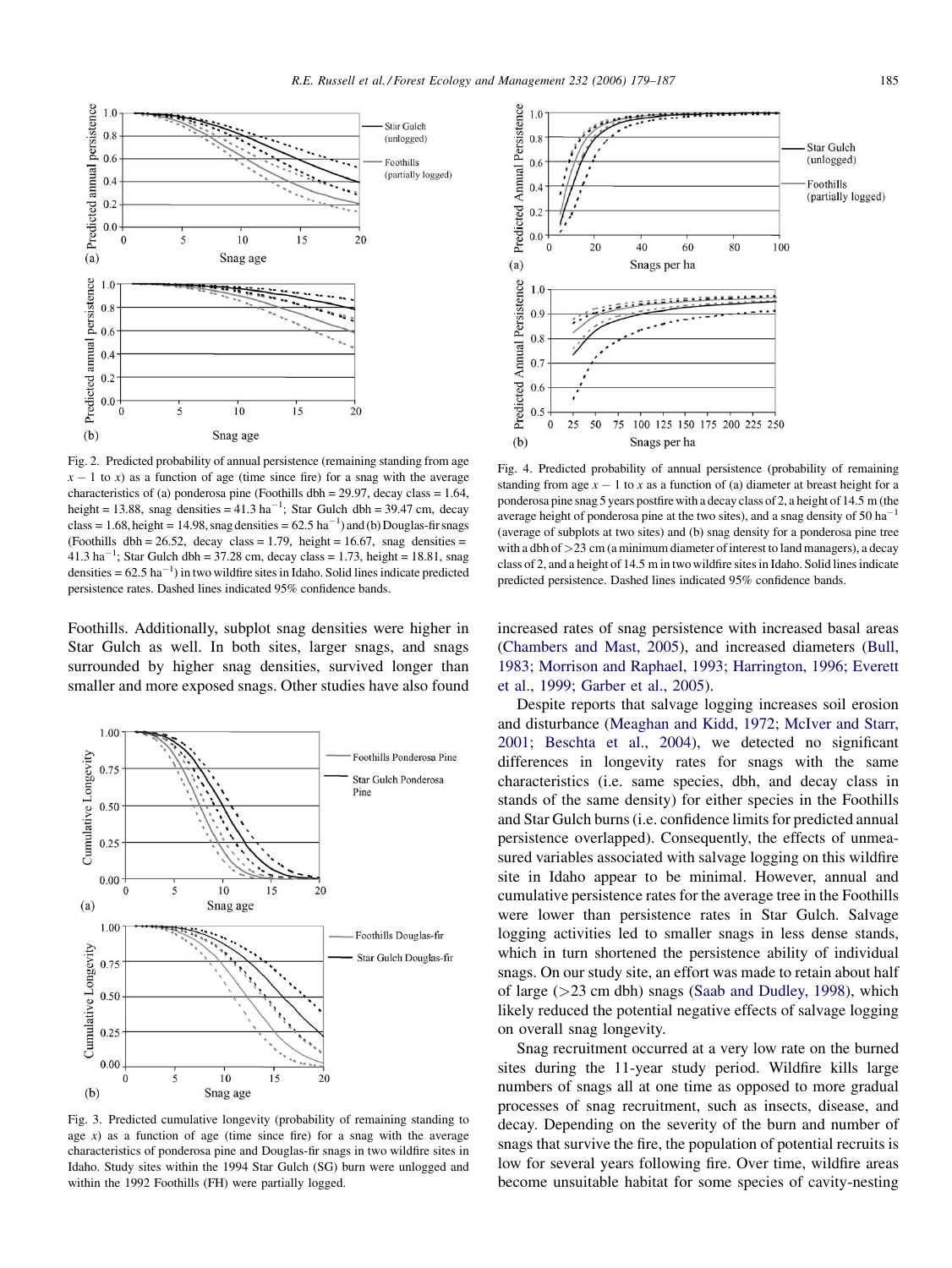<span id="page-7-0"></span>birds such as Black-backed and Three-toed woodpeckers (Dixon and Saab, 2000; Hoyt and Hannon, 2002). These species of woodpeckers must rely on new wildfires to create high densities of standing snags for nesting and foraging.

Douglas-fir snags remained standing longer than ponderosa pine in both the partially logged and unlogged burns. These results are likely the consequence of differences in the decay rates of the two tree species. Sapwood decays more rapidly and heartwood more slowly in fire-killed Douglas-fir snags than the thicker sapwood and narrower heartwood of ponderosa pine ([Kimmey, 1955; Bull et al., 1997](#page-8-0)). The sapwood of ponderosa pine is more resistant to deterioration than the sapwood of other tree species because, in part, the thick bark of ponderosa pine slows the decay process (Bull et al., 1997), and the sapwood does not begin decaying until the third year after death [\(Kimmey,](#page-8-0) [1955](#page-8-0)). These characteristics may also explain why more decayed snags persisted longer on average (i.e. there was a positive parameter estimate for tree decay in both fires). Douglas-fir snags tended to be classified as more heavily decayed than ponderosa pine because the sapwood of Douglas-fir decays faster and it appears more decayed. However, Douglas-fir stands longer likely because the heartwood decays more slowly than in ponderosa pine [\(Kimmey, 1955; Bull et al., 1997\)](#page-8-0).

## 5. Management implications

Characteristics of individual snags and stand-level information were the most influential factors in predicting snag longevity. Salvage logging clearly impacts small-scale characteristics such as diameters and densities of snags, but had no apparent influence on the large-scale data incorporated into our models. Consequently, micro-scale characteristics affected by salvage logging activities are the features that most influence snag longevity. The shorter persistence times of ponderosa pine snags lead to patches of suitable cavity-nesting bird habitat that are ephemeral on the landscape level. Postfire salvage logging increased the rates at which snags fell and shortened the time span for providing suitable cavity-nesting bird habitat. Maintenance of large diameter snags and high densities of snags will provide wildlife habitat for the longest period of time possible (cf. [Saab et al., 2002](#page-8-0)). The retention of large-diameter snags in clumps should be a priority if maintaining habitat for cavity-nesting birds is a management goal. Furthermore, prescription that retains at least half of the largest snags available may minimize soil erosion and other disturbances. More intensive salvage logging may have led to greater impacts on snag persistence in our study area. Future research should focus on controlled experiments determining which levels of salvage logging best minimize the negative effects of salvage logging activity on snag longevity.

Predicting snag longevity is useful for land mangers required to identify postfire areas that are most suitable for cavitynesting birds and other fire-dependent species. Micro-scale, field-collected data are labor intensive and expensive to obtain. Therefore, developing snag longevity models based on largerscale, remotely sensed data will be necessary to provide more easily implemented management guidelines for maintaining wildlife habitat in postfire forests. However, the large scale variables used in our models did not prove to be useful predictors of annual persistence. Improvements in remote sensing technology are occurring rapidly and we expect that high resolution data will lead to better predictive ability.

## Acknowledgements

We would like to thank Carol Chambers and Mick Harrington for providing us with helpful comments on an earlier version of the manuscript.

## Appendix A. Supplementary data

Supplementary data associated with this article can be found, in the online version, at [doi:10.1016/j.foreco.2006.05.068.](http://dx.doi.org/10.1016/j.foreco.2006.05.068)

#### References

- Beschta, R.L., Rhodes, L.L., Kaufmann, J.B., Gresswall, R.E., Minshall, G.W., Karr, J.R., Perry, D.A., Hauer, F.R., Bissell, C.A., 2004. Postfire management of forested public lands of the Western United States. Cons. Biol. 18, 957–967.
- Booth, D.J., Oldfield, R.B., 1989. A comparison of classification algorithms in terms of speed and accuracy after the application of a post-classification model filter. Int. J. Remote Sens. 10, 1271–1276.
- Bull, E., 1983. Snag habitat management. General Technical Report RM-99. USDA, Fort Collins, CO.
- Bull, E.L., Parks, C.G., Torgerson, T.R., 1997. Trees and logs important to wildlife in the interior Columbia River basin. USDA Forest Service General Technical Report PNW-GTR-391.
- Burnham, K.P., Anderson, D.R., 2002. Model Selection and Multi-model Inference: A Practical Information—Theoretic Approach, 2nd ed. Springer-Verlag, New York, NY, USA.
- Chambers, C.L., Mast, J.N., 2005. Ponderosa pine snag dynamics and cavity excavation following wildfire in northern Arizona. For. Ecol. Manage. 216, 227–240.
- Cline, S.P., Berg, A.B., Wight, H.W., 1980. Snag characteristics and dynamics in Douglas-fir forests, western Oregon. J. Wild. Manage. 44, 773–786.
- Cocke, A.E., Fulé, P.Z., Crouse, J.E., 2005. Comparison of burn severity assessments using differenced Normalized Burn Ratio and ground data. Int. J. Wildland Fire 14, 189–198.
- DellaSala, D.A., Williams, J.E., Williams, C.D., Franklin, J.F., 2004. Beyond smoke and mirrors, a synthesis of fire policy and science. Cons. Biol. 18, 976–986.
- Dixon, R.D., Saab, V.A., 2000. Black-backed woodpecker (Picoides arcticus). In: Poole, A., Gill, F. (Eds.), The Birds of North America, No. 509. The Birds of North America, Inc., Philadelphia, PA.
- Environmental Systems Research Institute, 1999–2002. ArcMap (8.3). ESRI, Redlands, CA.
- Everett, R., Lehmkuhl, J., Schellhaas, R., Ohlson, P., Keenum, D., Riesterer, H., Spurbeck, D., 1999. Snag dynamics in a chronosequence of 26 wildfires on the east slope of the Cascade Range in Washington state. Int. J. Wildland Fire 9, 223–234.
- Ganey, J.L., Vojta, S.C., 2005. Changes in snag populations in northern Arizona mixed-conifer and ponderosa pine forests, 1997–2002. For. Sci. 51, 396– 405.
- Garber, S.M., Brown, J.P., Wilson, D.S., Maguire, D.A., Heath, L.S., 2005. Snag longevity under alternative silvicultural regimes in mixed-species forests of central Maine. Can. J. For. Res. 35, 787–796.
- Haggard, M., Gaines, W.L., 2001. Effects of stand replacement fire and salvage logging on a cavity-nesting bird community in eastern Cascades, Washington. Northwest Sci. 75, 387–396.